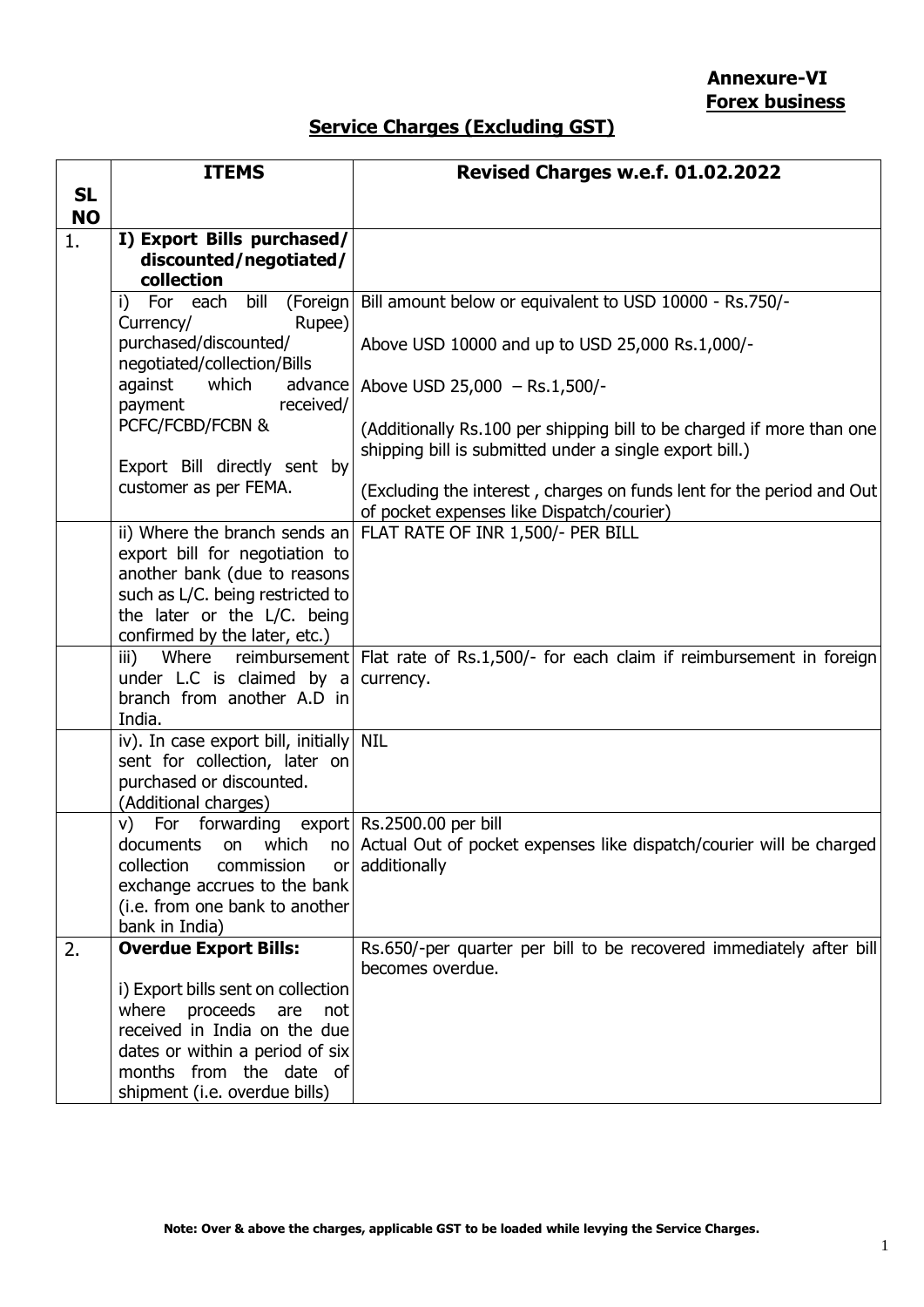| 3. | Commission<br>lieu<br>in<br>Exchange such as ( Additional                                                                                                                  | of   Bill upto USD 50,000 flat Rs.2,000/-.                                                                                                                                                                                                                                                                     |
|----|----------------------------------------------------------------------------------------------------------------------------------------------------------------------------|----------------------------------------------------------------------------------------------------------------------------------------------------------------------------------------------------------------------------------------------------------------------------------------------------------------|
|    | Charges):                                                                                                                                                                  | Bill above USD 50,000 flat Rs.5,000/-.                                                                                                                                                                                                                                                                         |
|    | i. Where pre-shipment advance<br>has been granted by a branch<br>against a letter of credit/export<br>order but the<br>bills<br>are<br>negotiated through another<br>Bank. | Note: These are charges in lieu of Exchange which are in<br>addition to regular charges as specified in item I (i).                                                                                                                                                                                            |
|    | ii. Where the proceeds of an<br>export bill negotiated by a<br>branch are paid in foreign<br>currency to another Authorised<br>dealer.                                     |                                                                                                                                                                                                                                                                                                                |
|    | iii. Where an export bill is sent<br>for collection abroad by a<br>branch but the payment is<br>received in rupees through<br>another Authorised Dealer in<br>India.       |                                                                                                                                                                                                                                                                                                                |
|    | iv.Deemed export bills in<br>foreign currency as defined by<br>the RBI/Exim Policy from time<br>to time.                                                                   |                                                                                                                                                                                                                                                                                                                |
| 4. | i) GR waiver / Approval such as Rs.500/- per certificate<br>export of Samples, Trade<br>Fair/Exhibition, re-import of<br>exported goods, etc.                              |                                                                                                                                                                                                                                                                                                                |
|    | ii) Export Bills returned unpaid   Rs.1,000/- per returned.                                                                                                                |                                                                                                                                                                                                                                                                                                                |
|    | bills.                                                                                                                                                                     | iii) Extension of due date of Under AD Power Rs.750/- per extension.<br>Under RBI power Rs.1,500/- per extension                                                                                                                                                                                               |
|    | iv) Write off of Export Bill Rs.1,500/- per bill.<br>under collection.                                                                                                     |                                                                                                                                                                                                                                                                                                                |
|    | submission<br>Late<br>V)<br>documents (after 21 days<br>under export bill).                                                                                                | of $\vert$ Rs.500/- per bill.                                                                                                                                                                                                                                                                                  |
|    | vi) NOC for discounting of Rs.2,000/- per NOC<br>Export bill under LC with other<br>bank.                                                                                  |                                                                                                                                                                                                                                                                                                                |
| 5. | <b>Export Letters of Credit:</b><br>i) Advising of Foreign L/C,<br><b>SBLC</b><br>Foreign<br>&<br><b>BG/Transferable LC</b>                                                | i)Our on Customer: Rs.1,000/-<br>ii)Beneficiary of LC is customer of other Bank in India: Rs.2,000/-<br>III)Second Advising Bank in India:Rs.5,000/-<br>iv) Our own Foreign Office: OSD 50<br>V)Foreign Banks: USD 100<br>(Charges from iv) or v) will be recovered if not recoverable from i),<br>ii) or iii) |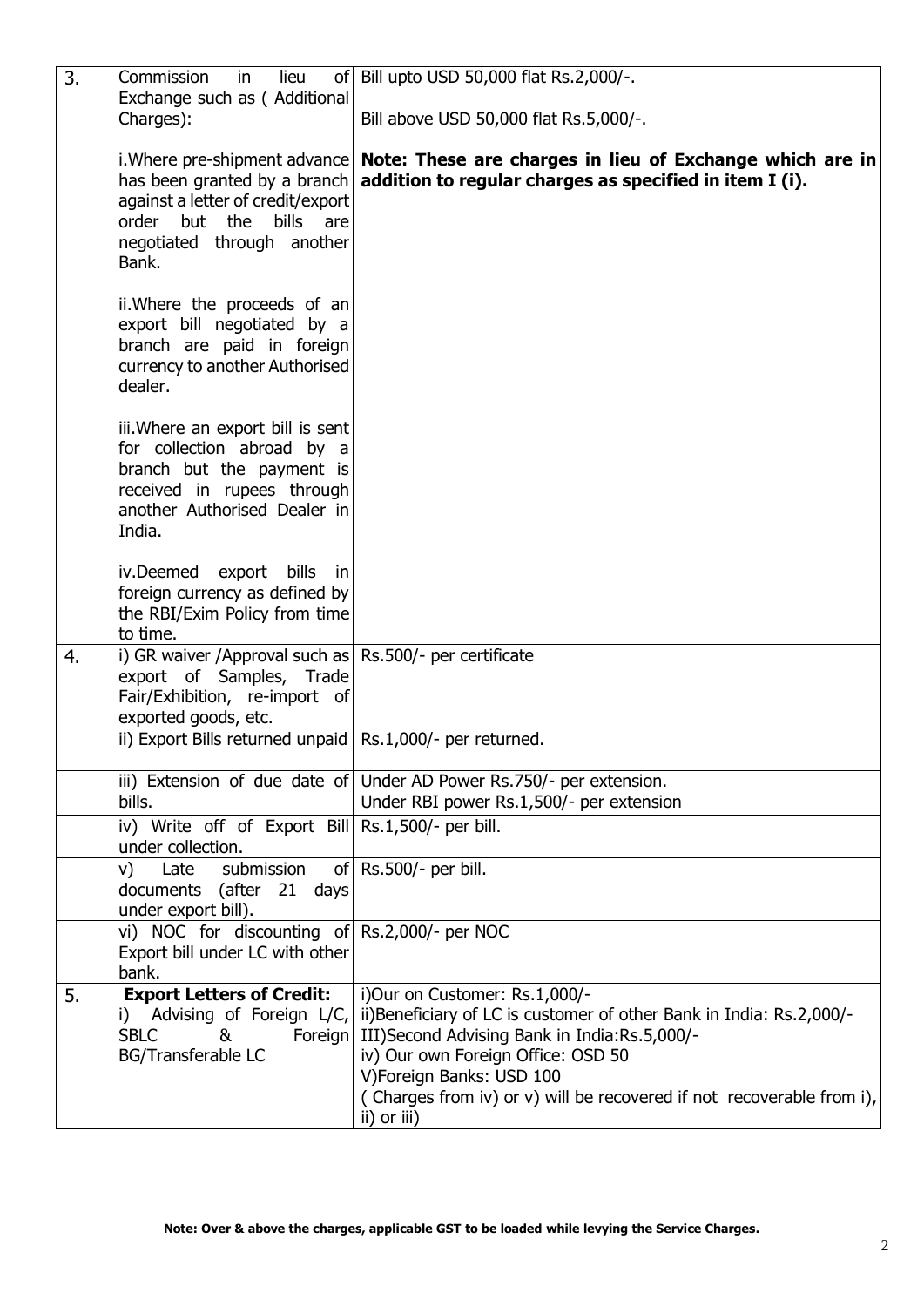|    | $L/C$ , SBLC & from:<br>of Foreign<br>Foreign BG, Transferable LC              | ii) Advising each amendment Export Letter of Credit Amendment Advising Charges, if to be charges<br>i)Our on Customer: Rs.500/-              |
|----|--------------------------------------------------------------------------------|----------------------------------------------------------------------------------------------------------------------------------------------|
|    |                                                                                | ii) Beneficiary of LC is customer of other Bank in India: Rs.1,000/-                                                                         |
|    |                                                                                | iii)Second Advising Bank in India:Rs.2,500/-                                                                                                 |
|    |                                                                                | iv) Our own Foreign Office: USD 25                                                                                                           |
|    |                                                                                |                                                                                                                                              |
|    |                                                                                | v) Foreign Banks: USD 50                                                                                                                     |
|    |                                                                                | (Charges from iv) or v) will be recovered if not recoverable from i),<br>ii) or iii).                                                        |
|    | iii) Adding confirmation to L/C                                                | Unified charges<br>(Commitment + Usance)                                                                                                     |
|    |                                                                                | 1) Sight LC's and LC's upto 30 days<br>Upto Rs.1 cr : 0.35%                                                                                  |
|    |                                                                                | $>1$ cr to Rs.5 cr: 0.25%                                                                                                                    |
|    |                                                                                | >Rs.5 cr: 0.15%<br>Min. Rs.1000/-                                                                                                            |
|    |                                                                                | 2) LC's beyond 30 days usance (per month or part thereof<br>Upto Rs.1 cr. : 0.20%                                                            |
|    |                                                                                | >1 cr.to Rs.5cr.: 0.10%                                                                                                                      |
|    |                                                                                | >Rs.5 cr: 0.05%                                                                                                                              |
|    |                                                                                | Minimum Rs.2,000/-                                                                                                                           |
| 6. | Export Letter of Credit:                                                       | a) Issue of Bank Realisation certificate : $-$ NIL                                                                                           |
|    | <b>Bank Certificate</b>                                                        | b) Charges for attestation/other certificate in respect of export<br>transactions - Rs.250/- per certificate                                 |
|    | Issue of Bank certificate/<br>attestation in respect of export<br>transactions |                                                                                                                                              |
| 7. | Bill Handling/Out of<br>Pocket expenses.                                       | All out of pocket expenses to be recovered at actuals.<br>Courier<br>charges as per H.O. guidelines issued in this regard from time to time. |
| 8. | A) Opening of LCs for Imports.                                                 | Unified charges<br>(Commitment + Usance)                                                                                                     |
|    |                                                                                | 1) Sight LC's                                                                                                                                |
|    |                                                                                | AAA $-$ 0.15% for 1 <sup>st</sup> quarter                                                                                                    |
|    |                                                                                | AA – 0.20% for $1st$ quarter                                                                                                                 |
|    |                                                                                | A – 0.23% for $1st$ quarter                                                                                                                  |
|    |                                                                                | BBB – 0.25% for $1st$ quarter                                                                                                                |
|    |                                                                                | Below BBB and unrated $-$ 0.30% for 1 <sup>st</sup> quarter                                                                                  |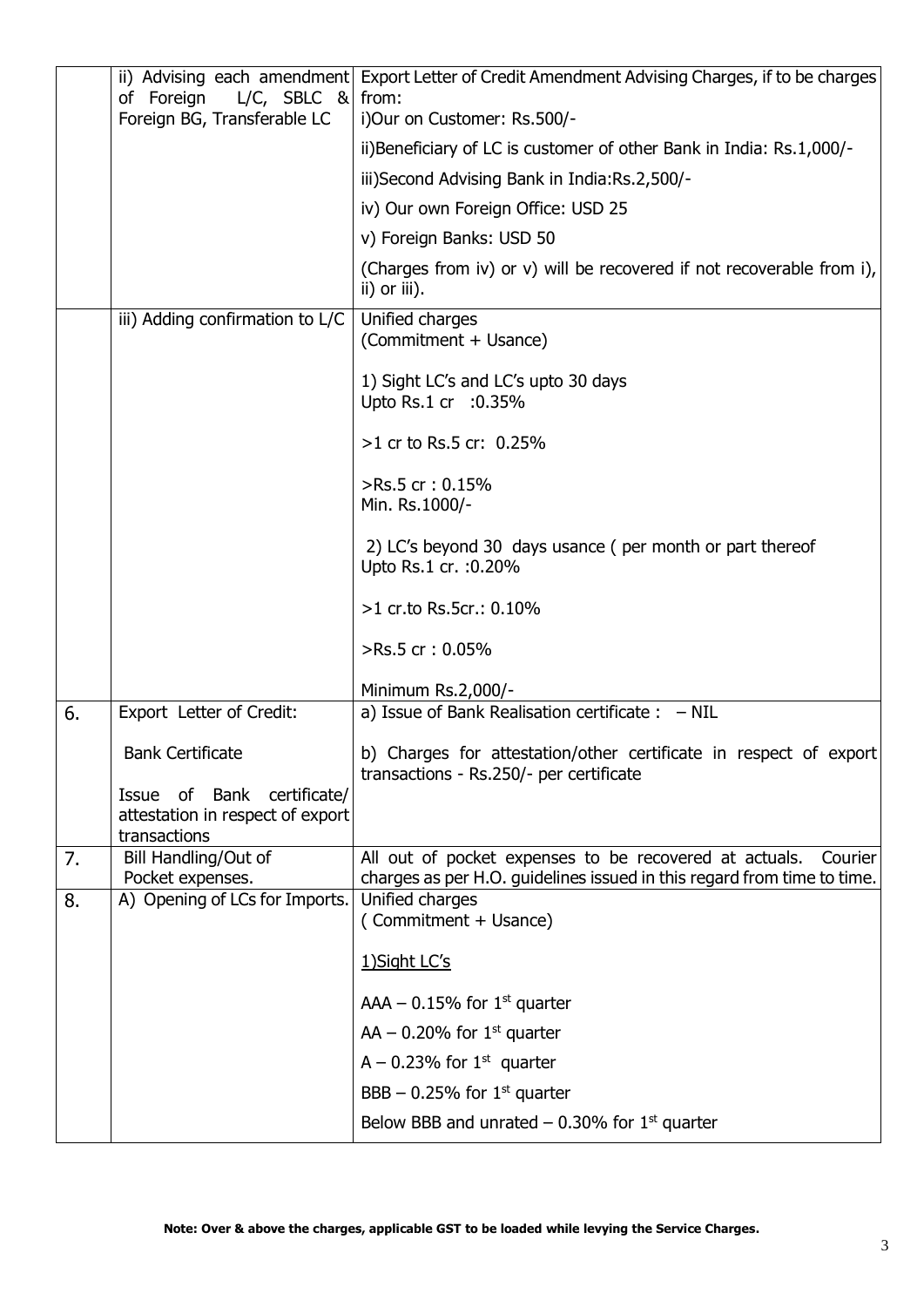|    |                                                                                                                                                                                | For $1st$ quarter plus thereafter-<br>$AAA - 0.12%$ per month<br>$AA - 0.15%$ per month<br>$A - 0.20\%$ per month<br>$BBB - 0.23%$ per month<br>Below BBB and unrated $-0.25%$ per month                                                          |
|----|--------------------------------------------------------------------------------------------------------------------------------------------------------------------------------|---------------------------------------------------------------------------------------------------------------------------------------------------------------------------------------------------------------------------------------------------|
|    |                                                                                                                                                                                | 2) Usance LC's                                                                                                                                                                                                                                    |
|    |                                                                                                                                                                                | $AAA - 0.75% p.a.$                                                                                                                                                                                                                                |
|    |                                                                                                                                                                                | $AA - 0.95% p.a.$                                                                                                                                                                                                                                 |
|    |                                                                                                                                                                                | A-1.20% p.a.                                                                                                                                                                                                                                      |
|    |                                                                                                                                                                                | $BBB - 1.50\%$ p.a.                                                                                                                                                                                                                               |
|    |                                                                                                                                                                                | Below BBB and unrated $-1.80\%$ p.a.                                                                                                                                                                                                              |
|    |                                                                                                                                                                                | (From the date of opening of LC to last date of its validity including<br>usance period)                                                                                                                                                          |
|    | Notes: 1.<br>Min<br>Charges<br>for<br>establishing LC                                                                                                                          | Rs.1000.00                                                                                                                                                                                                                                        |
|    | 2. In case LC established<br>against 100% cash margin                                                                                                                          | 25% of the applicable charges.                                                                                                                                                                                                                    |
|    | in the value of LC $\&$ other<br>amendments if any.                                                                                                                            | B) Amendments for extension Amendment charges Rs.1,000/- per amendment plus unified charges<br>in validity of LC, enhancement applicable as per $8$ (A) if extension of validity for more than one<br>quarter, on outstanding liability under LC. |
|    | of an expired LC (shall be at validity period of revived LC.<br>the option of the branch)<br>within 3 months from the date<br>of expiry                                        | C) Any revival or reinstatement As per opening of LC 8 (A) above from the date of expiry till the                                                                                                                                                 |
|    | <b>Revolving Letter of Credit</b>                                                                                                                                              |                                                                                                                                                                                                                                                   |
| 9. | In cases where revolving L/Cs<br>established<br>as<br>are<br>per<br>provisions of FEMA and for<br>restoration of the credit to the<br>extent of<br>the<br>drawing<br>honoured. | Charges as applicable for opening of LC vide point no.8 (A).<br>On the maximum amount of drawings permitted at any one time<br>during the period from the date of establishing the LC to the last date<br>of validity.                            |
|    | 1) Establishment charges :<br>Where the L/C specifies the<br>maximum amount of total<br>drawing permitted at any one                                                           |                                                                                                                                                                                                                                                   |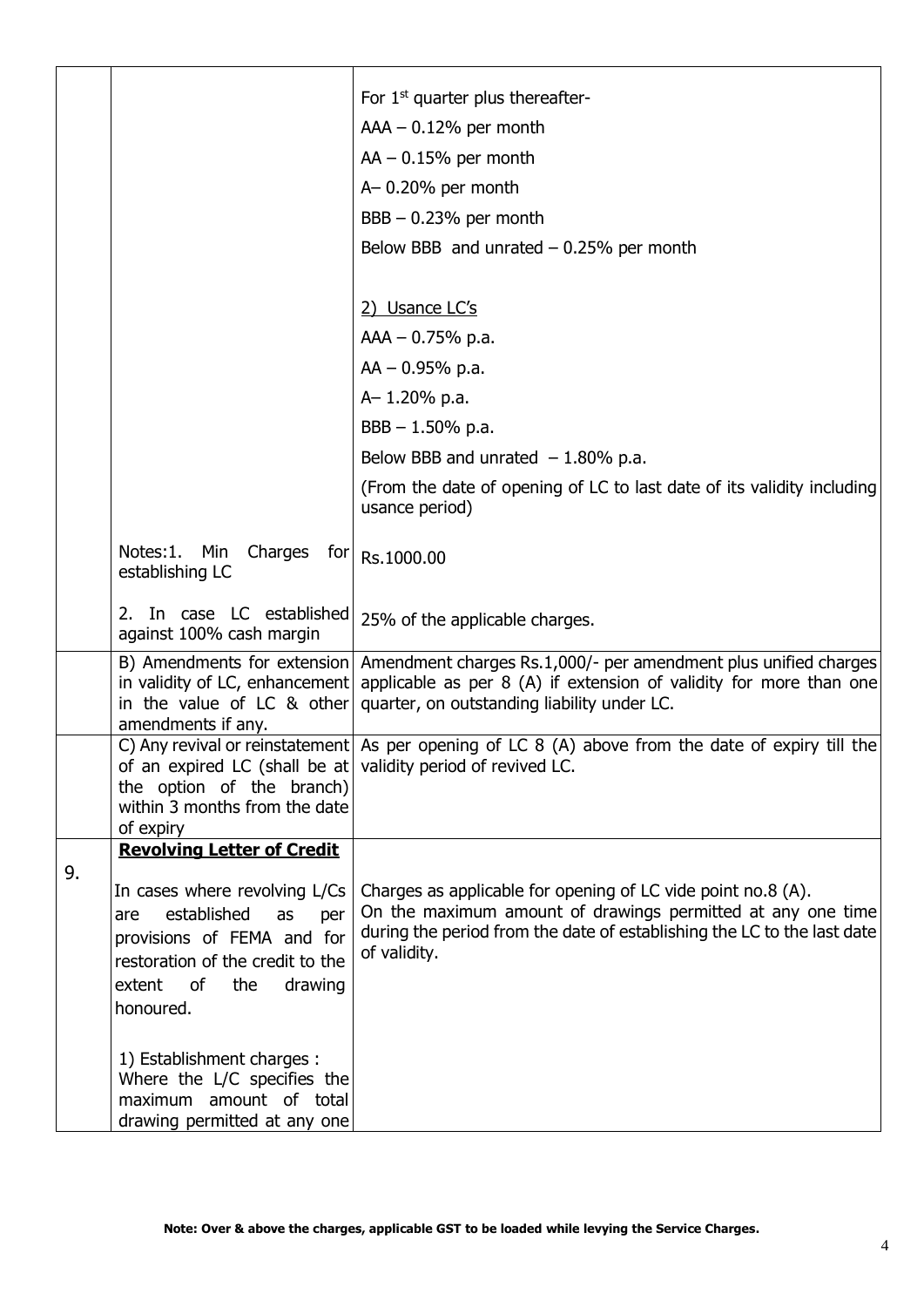|     | time, the charges recoverable<br>at the time of establishment<br>viz. commitment and Usance                                                                                                                      |                                                                                                                                                                                                                            |
|-----|------------------------------------------------------------------------------------------------------------------------------------------------------------------------------------------------------------------|----------------------------------------------------------------------------------------------------------------------------------------------------------------------------------------------------------------------------|
|     | charges will be as below:                                                                                                                                                                                        |                                                                                                                                                                                                                            |
|     | 2) Reinstatement charges                                                                                                                                                                                         | Charges as applicable for opening of LC vide point no.8 (A).<br>On the maximum amount of drawings permitted at any one time<br>during the period from the date of establishing the LC to the last date<br>of validity.     |
| 10. | <b>Deferred Imports:</b>                                                                                                                                                                                         |                                                                                                                                                                                                                            |
|     | A. Charges on LC covering<br>import of goods on deferred<br>payment<br>terms<br>involving<br>payments beyond a period of<br>6 months from the date of<br>shipment, over a period of<br>time, as defined in FEMA. | $AAA - 0.35%$ per quarter<br>AA-0.35% per quarter<br>$A - 0.40\%$ per quarter<br>$BBB - 0.45\%$ per quarter<br>Below BBB and unrated a/cs<br>$-$ 0.50% per quarter                                                         |
|     |                                                                                                                                                                                                                  |                                                                                                                                                                                                                            |
|     |                                                                                                                                                                                                                  | Note- Calculated on the amount of liability under such credit at the<br>beginning of every quarter.                                                                                                                        |
|     | B. Charges if the validity period<br>of L/C covering<br>import on<br>deferred payment terms is<br>extended,                                                                                                      | Flat amendment commission of<br>Rs.500/- However, for any<br>amendment extending the validity of the letter of Credit beyond 3<br>month period, commission at the applicable rate shall be recovered<br>as per Sr.no.10 A. |
| 11. | Payment / crystallization<br>import bills under Letter of<br>Credit<br>a. Foreign Currency import<br>bill received under a LC                                                                                    | of 0.15% at the time of retirement or crystallization, whichever is earlier<br>Min Rs.1,500/-<br>Max. Charges Rs.25,000/-.                                                                                                 |
|     | b.<br>import bill drawn under a LC.   irrespective of amounts.<br>The above scale of charges on<br>import bill shall be collected as<br>below:                                                                   | In case of each rupee 0.20% at the time of retirement or crystallization, whichever is earlier<br>Min. Rs.1,500/-.<br>Max. Charges Rs.25,000/-.                                                                            |
|     | Where the amount of<br>$C_{1}$<br>import bill does not exceed<br>Rs.2 Crs. (or equivalent in FC)                                                                                                                 |                                                                                                                                                                                                                            |
|     | d. Where the amount of<br>import bill exceeds Rs.2 Crs.<br>upto Rs.4 Crs. (or equivalent in<br>FC)                                                                                                               |                                                                                                                                                                                                                            |
|     | Where the amount of<br>e.<br>import bill exceeds<br>Rs.4 Crs.<br>(or Equivalent FC)                                                                                                                              |                                                                                                                                                                                                                            |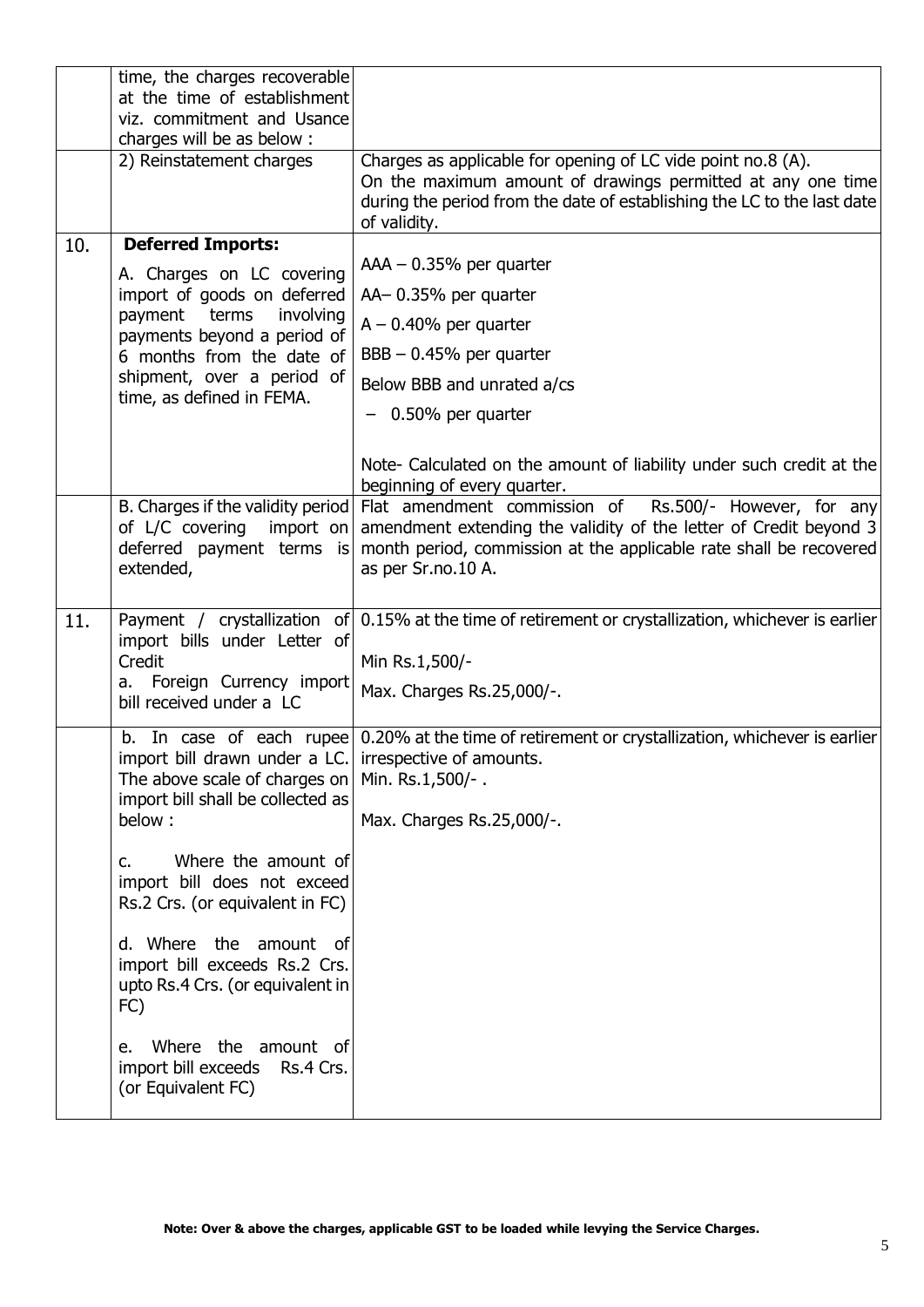| 12. | Bills drawn under LC not Flat Rs.500/- per default.      |                                                                           |
|-----|----------------------------------------------------------|---------------------------------------------------------------------------|
|     | retired within 10 days from the                          |                                                                           |
|     | date of receipt of bills in case                         |                                                                           |
|     | of demand bills and on the due                           |                                                                           |
|     | date in case of usance bills                             |                                                                           |
| 13. | <b>Discrepancy Charges</b>                               |                                                                           |
|     |                                                          | US\$ 75.00 or its equivalent rupee per bill from the beneficiary.         |
|     | Import documents received                                |                                                                           |
|     | with discrepancies, under L/C.                           |                                                                           |
|     | (To be deducted from the bill                            |                                                                           |
|     | proceeds while settling the bill                         |                                                                           |
|     | amount. Branches to ensure                               |                                                                           |
|     | that the necessary clause                                |                                                                           |
|     | the                                                      |                                                                           |
|     | regarding<br>charging                                    |                                                                           |
|     | discrepancy fee in case of<br>documents                  |                                                                           |
|     | discrepant<br>is<br>the                                  |                                                                           |
|     | incorporated in<br><b>LCs</b><br>opened by them).        |                                                                           |
| 14. | Commission<br>on                                         | Import 0.15%                                                              |
|     | collection bills                                         |                                                                           |
|     | On each bill drawn in foreign                            | Min Rs.1500/-                                                             |
|     | currency where our bank earns                            | Max. Charges Rs.25,000/-.                                                 |
|     | exchange benefit                                         |                                                                           |
| 15. | Import documents covering                                | Flat 0.075%,                                                              |
|     | project Imports:                                         | Min 1,250/-                                                               |
|     | On bills/documents covering                              | Max 25,000/-                                                              |
|     | project imports under inter-                             |                                                                           |
|     | governmental aid<br>schemes                              |                                                                           |
|     | (including those financed by                             |                                                                           |
|     | international<br>agencies like                           |                                                                           |
|     | World Bank, IMF, and ADB<br>etc.) where no LC is opened. |                                                                           |
| 16. | Import Documents received 0.15%                          |                                                                           |
|     | directly by importers                                    | (For Min Rs.1,500/-                                                       |
|     | remittance purposes)                                     | Max. Charges Rs.25,000/-.                                                 |
|     | -Where<br>the<br><b>Bank</b><br>earns                    |                                                                           |
|     | exchange profit                                          |                                                                           |
|     | <b>Including Advance Remittance</b>                      |                                                                           |
|     | for Imports                                              |                                                                           |
| 17. | Sharing of commission on any                             | Commission at the applicable rate to be shared as per mutual              |
|     | LC issued by a branch in                                 | agreement.                                                                |
|     | foreign exchange against the                             |                                                                           |
|     | undertaking/counter                                      |                                                                           |
|     | indemnity of one or more A.Ds.                           |                                                                           |
| 18. | Booking of forward contract                              | 0.15% In lieu of exchange in addition to swap cost and interest from      |
|     | with another bank in respect of                          | the date of negotiation till the date of credit of proceeds to the Bank's |
|     | import bills drawn under Letter                          | Nostro account.                                                           |
|     | of Credit opened by our bank.                            |                                                                           |
|     |                                                          | Min. Rs.500/-.                                                            |
|     |                                                          | Max. Rs.5,000/-                                                           |
|     |                                                          |                                                                           |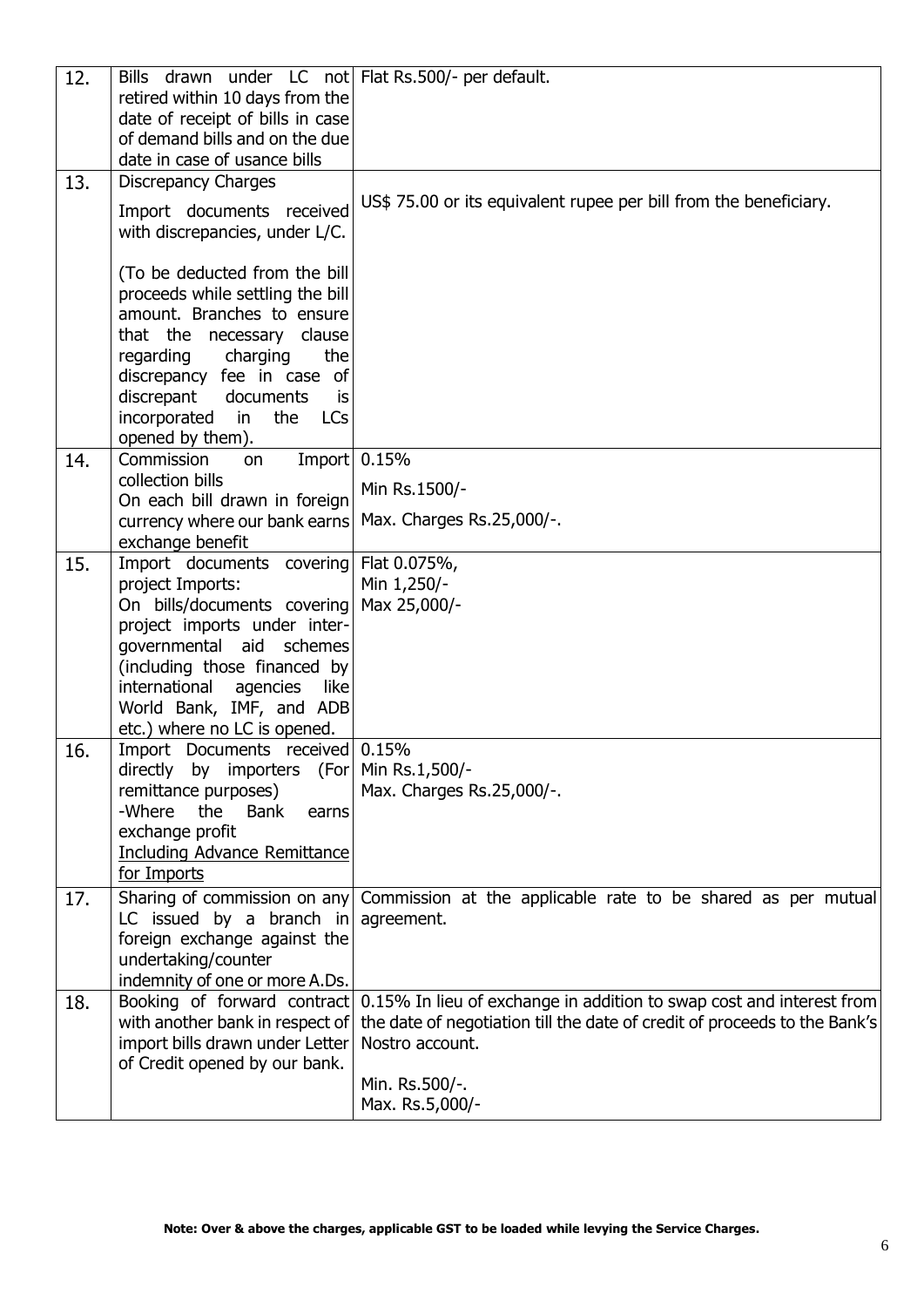| 19. | or without LC) which are Flat Charges: @ Rs.2000/-<br>settled out of foreign currency<br>loans arranged abroad and/or<br>from balances held in foreign<br>currency accounts.                                 | Payment of import bills (with I)If settled from FCL arranged through our Foreign Branches.<br>II)In case of settlement of through EEFC or any other<br>Foreign Currency account with our Bank.<br>Commission @ 0.15%<br>Min Rs.1500/-<br>Max. Charges Rs.25,000/-. |
|-----|--------------------------------------------------------------------------------------------------------------------------------------------------------------------------------------------------------------|--------------------------------------------------------------------------------------------------------------------------------------------------------------------------------------------------------------------------------------------------------------------|
|     |                                                                                                                                                                                                              | III) for FCL availed from other Bank or funds are received<br>from EEFC account maintained with other Bank.                                                                                                                                                        |
|     |                                                                                                                                                                                                              | Commission @ 0.15%                                                                                                                                                                                                                                                 |
|     |                                                                                                                                                                                                              | Min Rs.1500/-                                                                                                                                                                                                                                                      |
|     |                                                                                                                                                                                                              | Max. Charges Rs.25,000/-.                                                                                                                                                                                                                                          |
|     |                                                                                                                                                                                                              | Additional Commission @ 0.10% in Lieu of Exchange                                                                                                                                                                                                                  |
| 20. | Import Bills for collection                                                                                                                                                                                  | Handling charges @ Rs.2,000/- per bill.                                                                                                                                                                                                                            |
|     | i) If the branch is required to<br>forward the documents to<br>another bank                                                                                                                                  |                                                                                                                                                                                                                                                                    |
|     | ii) Penalty for non-submission<br>of Bill of entry within 90 day<br>from the date of BOE                                                                                                                     | Rs.250/- per month per bill.                                                                                                                                                                                                                                       |
|     | iii) Issue of Delivery order                                                                                                                                                                                 | Rs.1,500/- per Delivery order                                                                                                                                                                                                                                      |
|     | <b>Merchanting Trade</b>                                                                                                                                                                                     | As applicable to export & Import leg of transaction.                                                                                                                                                                                                               |
| 21. | <b>Inward Remittances</b><br>i. Clean payment effected<br>SWIFT/<br>under<br><b>Telex</b><br>instructions from a foreign<br>correspondent (our<br>Nostro<br>account credited)                                | a) Rs.250/- if payment is to be made to a/c holders of other bank.<br>b) No charges if amount credited to a/c with us.                                                                                                                                             |
|     | Foreign<br>ii.<br>currency<br>instruments<br>(personal<br>cheques, drafts etc.) favouring<br>resident beneficiaries sent for<br>collection<br>foreign<br>to<br>our<br>correspondents/<br>branches<br>abroad. | @ 0.15 % Min. Rs.500/- Max Rs.7,500/-<br>For instrument up to USD 500 favouring individual-Rs100/-                                                                                                                                                                 |
|     | iii.<br>Foreign<br>currency<br>instruments<br>favouring<br>residents sent for collection<br>within India.                                                                                                    | As applicable for inland transactions.                                                                                                                                                                                                                             |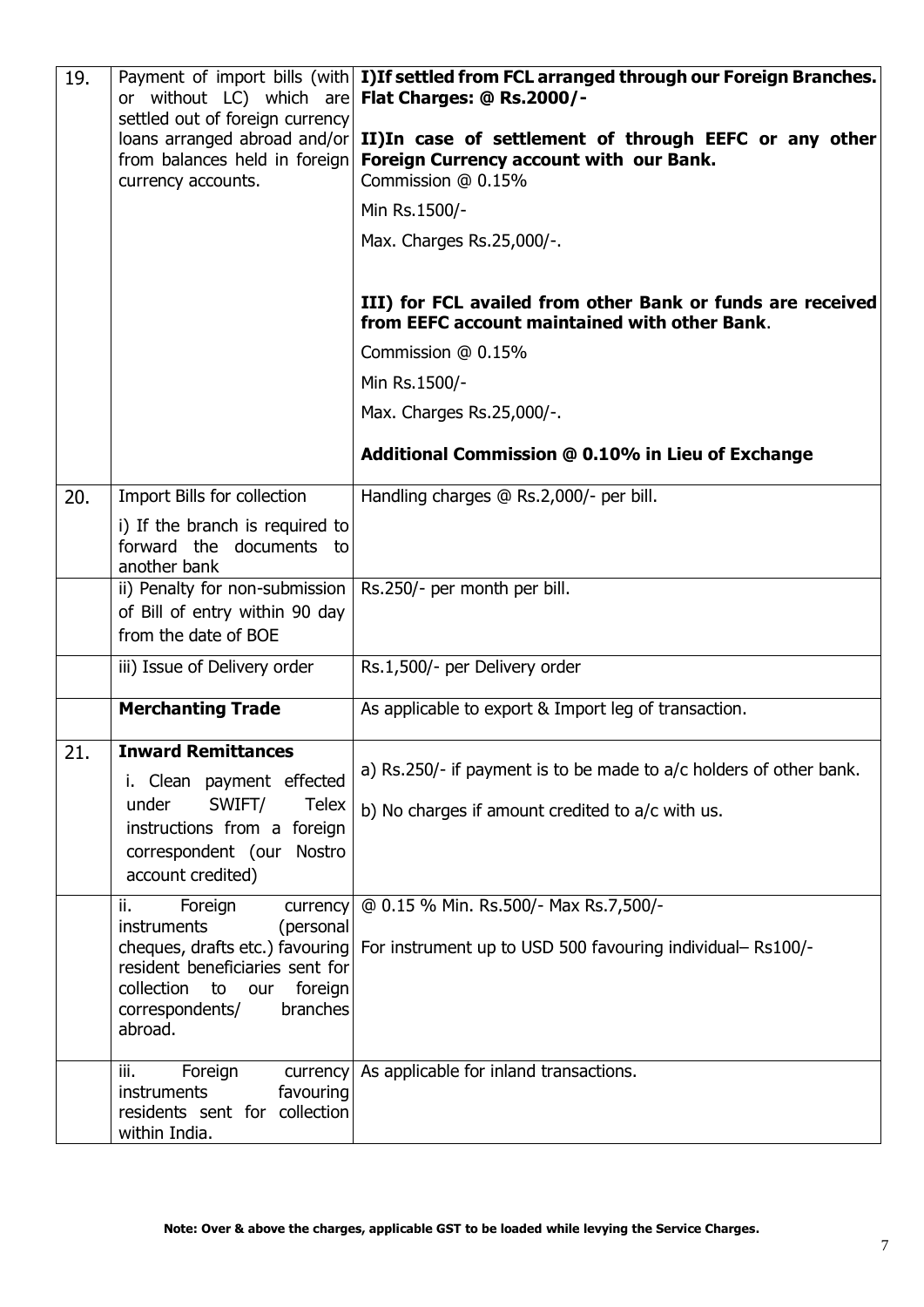|     | Various<br>Certificates<br>iv.<br>as<br>under:                                                            |                                                                  |
|-----|-----------------------------------------------------------------------------------------------------------|------------------------------------------------------------------|
|     | a. Foreign Inward Remittance a. Rs.500/- per certificate<br>Certificate issued on security<br>paper       |                                                                  |
|     | b. On Bank's letter head                                                                                  | b. Rs.200/- per certificate                                      |
|     | c. Duplicate FIRC (in lieu of c.Rs.1,500/- per certificate<br>original reported lost.)                    |                                                                  |
|     | Collection<br>of<br>foreign<br>v.                                                                         | Upto Rs.100,000/- Rs.100/-                                       |
| 22. | currency notes<br><b>Outward Remittances</b>                                                              | Above Rs.100,000 Rs.500/-<br>For individual:                     |
|     |                                                                                                           | Upto USD 500 : Rs.200/- flat                                     |
|     | i. All outward remittances not<br>being proceeds of import bills.                                         |                                                                  |
|     | including<br>The<br>same<br><b>FCL</b>                                                                    | Above USD 500: Rs.1,000/- flat                                   |
|     | payments.                                                                                                 | Others: 0.10%                                                    |
|     |                                                                                                           | Minimum of Rs.1000.00                                            |
|     |                                                                                                           | Maximum of Rs.10000.00                                           |
|     |                                                                                                           | Out of pocket expenses as applicable in both cases.              |
|     | ii. Issuance of drafts                                                                                    | Individual: 0.10% Min Rs.500/- Max Rs.2,500/-                    |
|     |                                                                                                           | Others: 0.10%<br>Minimum of Rs.1000.00<br>Maximum of Rs.10000.00 |
| 23. | <b>EEFC Accounts</b>                                                                                      | <b>EEFC Accounts</b>                                             |
|     | Remittances<br>Inward<br>А.<br>credited to EEFC accounts<br>with our bank                                 | a. For Inward Remittance<br>No charge                            |
|     | B.<br>Outward<br>Remittances                                                                              | B. For Outward Remittance Upto USD500:Rs.500/- flat              |
|     | effected out of EEFC accounts<br>maintained with our bank<br>(additional charges in lieu of<br>exchange). | Above USD 500:Rs.1500/- flat                                     |
|     | This charge is in addition to<br>Outward remittance charges<br>as per point no. 22.i                      |                                                                  |
| 24. | <b>Exchange</b><br><b>Foreign</b><br><b>Contracts</b>                                                     | Rs.500/- for every contract                                      |
|     | i. Booking of forward sale or<br>purchase contract                                                        |                                                                  |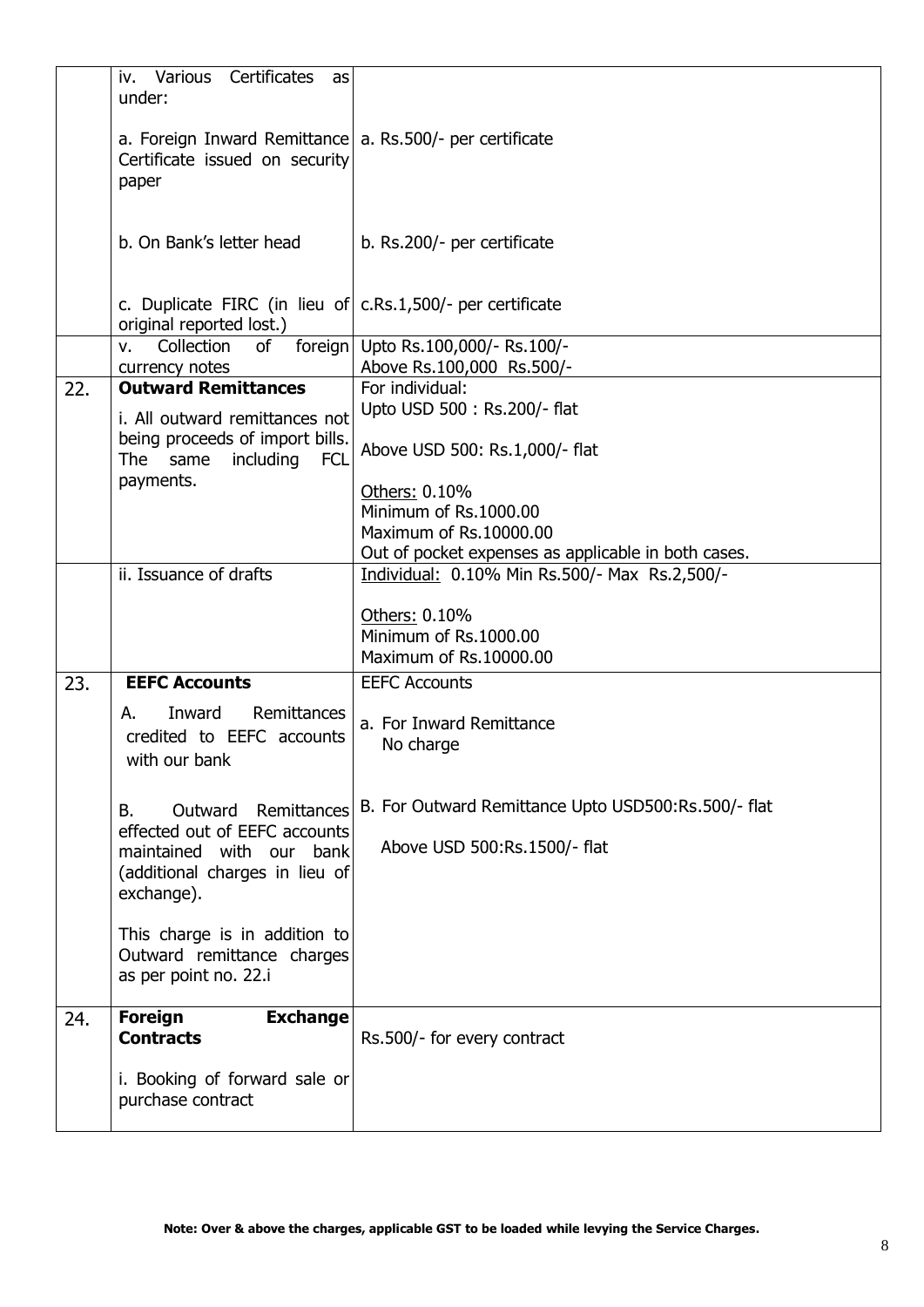|     | ii. Early delivery, extension or $\vert$ Rs.500/- for every request + Swap cost.<br>cancellation of the contract.                                                    |                                                      |                                               |                                                                                                                                                                                                      |
|-----|----------------------------------------------------------------------------------------------------------------------------------------------------------------------|------------------------------------------------------|-----------------------------------------------|------------------------------------------------------------------------------------------------------------------------------------------------------------------------------------------------------|
| 25. | <b>Types of Guarantees</b>                                                                                                                                           |                                                      |                                               |                                                                                                                                                                                                      |
|     | i. Guarantees in favour of $\omega$ Rs.1,500/- flat per guarantee<br>shipping companies/ agencies<br>for clearance of goods pending<br>production of bill of lading. |                                                      |                                               |                                                                                                                                                                                                      |
|     | a. Relating to imports under<br>L/Cs opened by the guarantor<br>banks themselves.                                                                                    |                                                      |                                               |                                                                                                                                                                                                      |
|     | <b>b.</b> Others not covered by $(a)$<br>above:                                                                                                                      |                                                      |                                               | @ 0.30% per guarantee per quarter. If the guarantee remains<br>current beyond 3 months an additional Commission @ 0.20% p.m.<br>or part thereof as long as the guarantee remains current thereafter. |
|     |                                                                                                                                                                      | Min.Rs.1,500/-                                       |                                               |                                                                                                                                                                                                      |
|     | Export performance<br>ii.<br>quarantee for project exports<br>which also include Bid Bonds,<br>Bonds for Earnest Money and                                           | Proposed Commission<br>per annum                     |                                               |                                                                                                                                                                                                      |
|     | for<br>Guarantees<br>Advance                                                                                                                                         |                                                      | <b>ECGC Cover</b>                             |                                                                                                                                                                                                      |
|     | Payment made<br>by foreign                                                                                                                                           | Cr. Rating                                           | 75%                                           | 90%                                                                                                                                                                                                  |
|     | buyers to Indian Exporters/                                                                                                                                          | <b>AAA</b>                                           | 0.40%                                         | 0.30%                                                                                                                                                                                                |
|     | Contractors, as per ECGC                                                                                                                                             | AA                                                   | 0.45%                                         | 0.35%                                                                                                                                                                                                |
|     | Norms in vogue.                                                                                                                                                      | $\mathsf{A}$                                         | 0.50%                                         | 0.35%                                                                                                                                                                                                |
|     |                                                                                                                                                                      | <b>BBB</b>                                           | 0.50%                                         | 0.40%                                                                                                                                                                                                |
|     |                                                                                                                                                                      | Below BBB and                                        | 0.55%                                         | 0.40%                                                                                                                                                                                                |
|     |                                                                                                                                                                      | unrated a/cs                                         |                                               |                                                                                                                                                                                                      |
|     |                                                                                                                                                                      | 100% cash margin:<br>25% of the applicable charges.  |                                               |                                                                                                                                                                                                      |
|     |                                                                                                                                                                      | Not having any cover:<br>1.20% p.a. Min. Rs.5,000/-. |                                               |                                                                                                                                                                                                      |
|     | iii.<br>Export<br>performance                                                                                                                                        | $AAA - 0.70% p.a.$                                   |                                               |                                                                                                                                                                                                      |
|     | guarantees, bid bonds, etc.<br>(other<br>than<br>for<br>project                                                                                                      | $AA - 0.80\%$ p.a.                                   |                                               |                                                                                                                                                                                                      |
|     | and<br>Export<br>exports)<br>Performance<br>Guarantees                                                                                                               | $A - 0.90\%$ p.a.                                    |                                               |                                                                                                                                                                                                      |
|     | covering export obligations in                                                                                                                                       | $BBB - 1.10\%$ p.a.                                  |                                               |                                                                                                                                                                                                      |
|     | terms of import trade control<br>regulations<br>and<br>export                                                                                                        |                                                      | Below BBB and unrated accounts $-1.30\%$ p.a. |                                                                                                                                                                                                      |
|     | performance<br>guarantees/bid<br>bonds connected with deemed                                                                                                         | Min. Rs.1,500/-                                      |                                               |                                                                                                                                                                                                      |
|     | exports as per ECGC Norms in<br>vogue.                                                                                                                               | amount.                                              |                                               | For the specified period of liability where the guarantee period is less<br>than 3 months, commission will be 0.30% (flat) of the guarantee                                                          |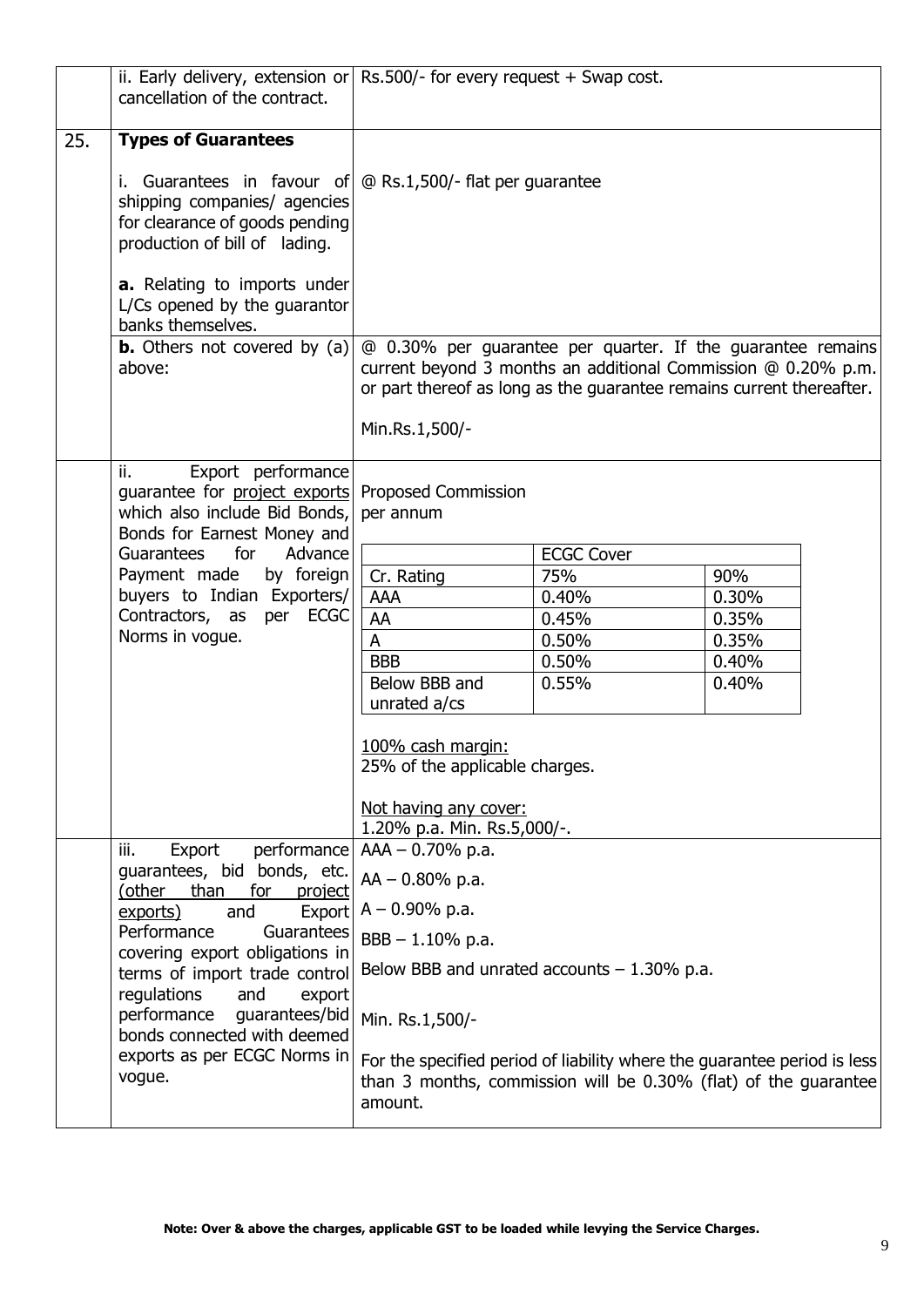|     | iv.<br>Deferred                                                 | payment $ $ AAA - 0.35% per quarter                                            |
|-----|-----------------------------------------------------------------|--------------------------------------------------------------------------------|
|     | guarantees covering imports                                     | $AA - 0.40\%$ per quarter                                                      |
|     | of goods into India/ repayment                                  |                                                                                |
|     | of foreign currency loans:                                      | $A - 0.45\%$ per quarter                                                       |
|     | Where<br>Note:<br>deferred<br>a<br>payment guarantee has been   | $BBB - 0.55%$ per quarter                                                      |
|     | Authorised<br>issued<br>by an                                   | Below BBB and unrated accounts $-0.65%$ per quarter. Min.                      |
|     | Dealer, but the<br>relative                                     | Rs.1,500/-.                                                                    |
|     | instalment payment is remitted                                  |                                                                                |
|     | through another Authorised                                      | For the specified period of liability calculated on the amount of liability    |
|     | Dealer,<br>latter<br>shall<br>the                               | under such guarantee at the beginning of every quarter (on reducing            |
|     | compensate the AD which had<br>issued the guarantee @0.125      | balances)                                                                      |
|     | % commission on the amount                                      |                                                                                |
|     | of the remittance, in lieu of                                   |                                                                                |
|     | exchange.                                                       |                                                                                |
|     |                                                                 | v. Guarantees issued against a. Upto Rs.5 crore: 1.20% p.a. (Min.- Rs.1200/-). |
|     | the counter-guarantees of                                       |                                                                                |
|     | other banks.                                                    | b. Over Rs.5 crore upto Rs.25 crore: 0.75% p.a. (in addition to a).            |
|     |                                                                 | c. Portion over Rs.25 crore: $0.45\%$ p.a. (in addition to (i) a & b)          |
|     | vi.<br>Guarantee<br><b>Bank</b>                                 | for Upto one year raw material and capital goods                               |
|     | availing buyers credit                                          |                                                                                |
|     | (BGBC)                                                          | AAA-1% pa<br>AA-1% pa                                                          |
|     |                                                                 | A-1.50% pa                                                                     |
|     |                                                                 | BBB-2.25% pa                                                                   |
|     |                                                                 | Below BBB and unrated: 2.50% pa                                                |
|     |                                                                 |                                                                                |
|     |                                                                 | (capital goods)<br>Above one year                                              |
|     |                                                                 | AAA-1.50% pa                                                                   |
|     |                                                                 | AA-1.50% pa                                                                    |
|     |                                                                 | A-2.00% pa                                                                     |
|     |                                                                 | BBB-2.50% pa                                                                   |
|     |                                                                 | Below BBB and unrated: 3.00% pa.                                               |
|     | vii. All other quarantees:                                      | 1.50% p.a. Min. Rs.5000/-                                                      |
|     | (Including<br>Standby LCs)                                      |                                                                                |
| 26. | Misc. Charges (Common for Foreign Business Dept.)               |                                                                                |
|     | i. ECB (Form 83 scrutiny)                                       | Rs.7,500/- per application                                                     |
|     |                                                                 |                                                                                |
|     | ii. Weekly / Monthly/Annual Rs.500/- per filing                 |                                                                                |
|     | filing with RBI like ECB II                                     |                                                                                |
|     | /Commodity /Hedging/Annual<br>activity cert of branch & liaison |                                                                                |
|     | office, etc.                                                    |                                                                                |
|     | iii. AD code certificate issuance   Rs.250/- per certificate    |                                                                                |
|     |                                                                 |                                                                                |
|     |                                                                 |                                                                                |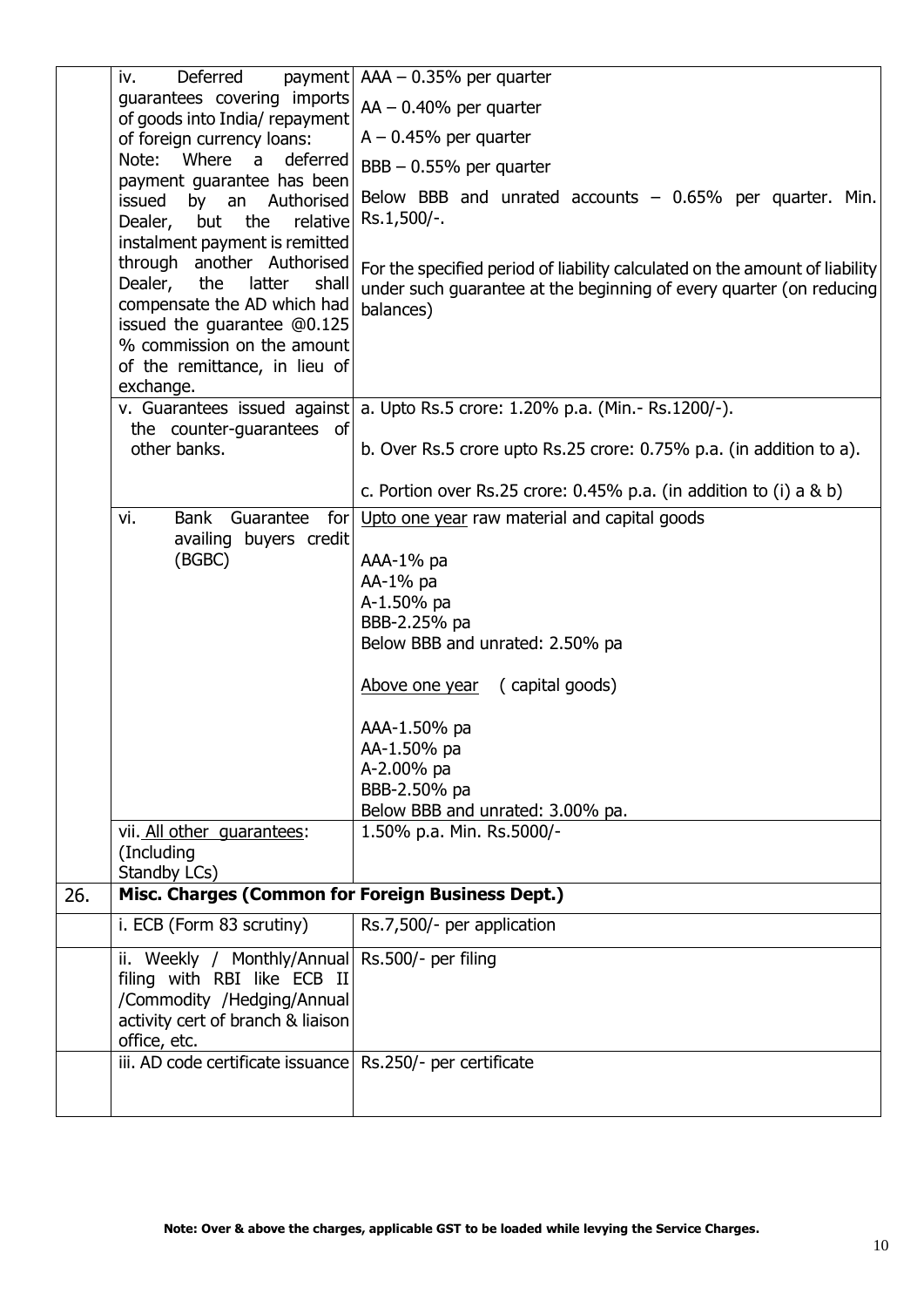| 27. | (ODI)                                                                                                                                                                | Overseas Direct Investment If remittance made through our Bank: Rs.5000/-                                                                                                                                                                                                     |
|-----|----------------------------------------------------------------------------------------------------------------------------------------------------------------------|-------------------------------------------------------------------------------------------------------------------------------------------------------------------------------------------------------------------------------------------------------------------------------|
|     | i. New ( Under Automatic<br>Route)                                                                                                                                   | If remittance made through other bank: Rs.10,000/-                                                                                                                                                                                                                            |
|     |                                                                                                                                                                      | ii. New (Under Approval Route) Rs.10,000/- - Remittance to be made through our Bank only.                                                                                                                                                                                     |
|     |                                                                                                                                                                      | If remittance made through other bank: NA                                                                                                                                                                                                                                     |
|     | iii.<br>within<br>(Part-II)<br>reported<br>stipulated<br>reported with delay.                                                                                        | Subsequent remittances If remittance made through our Bank: Rs.1,000/-<br>time $\frac{1}{2}$ frame / If remittance made through other bank: Rs.2,000/-                                                                                                                        |
|     | iv. Annual performance Report Rs.1,000/- before due date.<br>(Part III) reported<br>within<br>stipulated time frame/reported Rs.2,000/- after due date<br>with delay |                                                                                                                                                                                                                                                                               |
|     | within<br>reported<br>timeframe/reported<br>with                                                                                                                     | v. Disinvestment (Part IV) - Rs.5,000/- without delay ie. Within 30 days from the date of Board<br>stipulated   Resolution.                                                                                                                                                   |
|     | delay.                                                                                                                                                               | Rs.10,000/- with delay ie. Beyond 30 days from the date of Board<br>resolution necessitating correspondence with RBI                                                                                                                                                          |
|     | vi. Transfer of UIN to other Flat 10,000/- per transfer.<br>bank.                                                                                                    |                                                                                                                                                                                                                                                                               |
|     | submission<br>οf<br>date/information-if<br>not<br>necessitating follow up action<br>by the Bank)                                                                     | vii. Charges for follow up (for   Follow up charges after 21 days:<br>(i) If remittance made through our Bank : Rs. 500/-<br>submitted within 21 days $-$ (ii) If remittance made through other bank: Rs.1,500/-                                                              |
| 28. | of<br>Submission<br>reported<br>within<br>timeframe/reported<br>delay.                                                                                               | FCGPR Reported within timeframe:<br>stipulated   Rs.3,000/- if remittance through our Bank.<br>with $\vert$ Rs.6,000/- if remittance through other Bank.<br>Delayed Reporting:<br>Rs.6,000/- if remittance through our Bank.<br>Rs.12,000/- if remittance through other Bank  |
|     | FCTRS-<br>within<br>ii.<br>reported<br>stipulated time frame/reported<br>with delay.                                                                                 | Reported within timeframe:<br>Rs.3,000/- if remittance through our Bank.<br>Rs.6,000/- if remittance through other Bank.<br>Delayed Reporting:<br>Rs.6,000/- if remittance through our Bank.<br>Rs.12,000/- if remittance through other Bank                                  |
|     | other<br>iii.<br>All<br>frame/reported<br>with<br>time<br>delay                                                                                                      | forms Reported within time frame:<br>reported within stipulated Rs.1,000/- if remittance through our Bank.<br>Rs.2,000/- if remittance through other Bank.<br>Delayed Reporting:<br>Rs.2,000/- if remittance through our Bank.<br>Rs.4,000/- if remittance through other Bank |